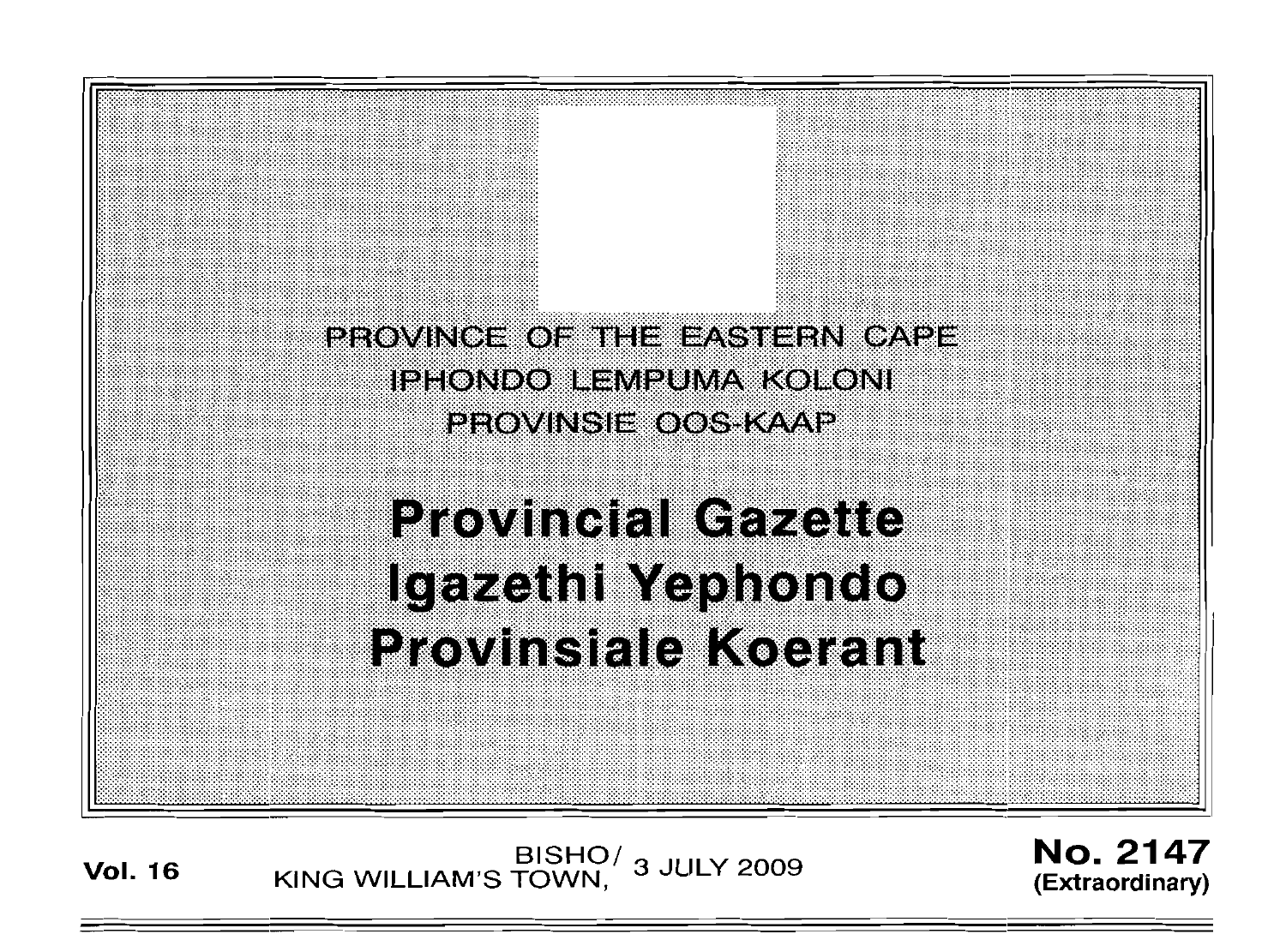| <b>CONTENTS • INHOUD</b> |                                                                                                      |             |                |
|--------------------------|------------------------------------------------------------------------------------------------------|-------------|----------------|
| No.                      |                                                                                                      | Page<br>No. | Gazette<br>No. |
|                          | <b>GENERAL NOTICE</b>                                                                                |             |                |
|                          | 246 In the High Court of South African (Eastern Cape High Court, Port Elizabeth): Case No. 1495/2009 |             | 2147           |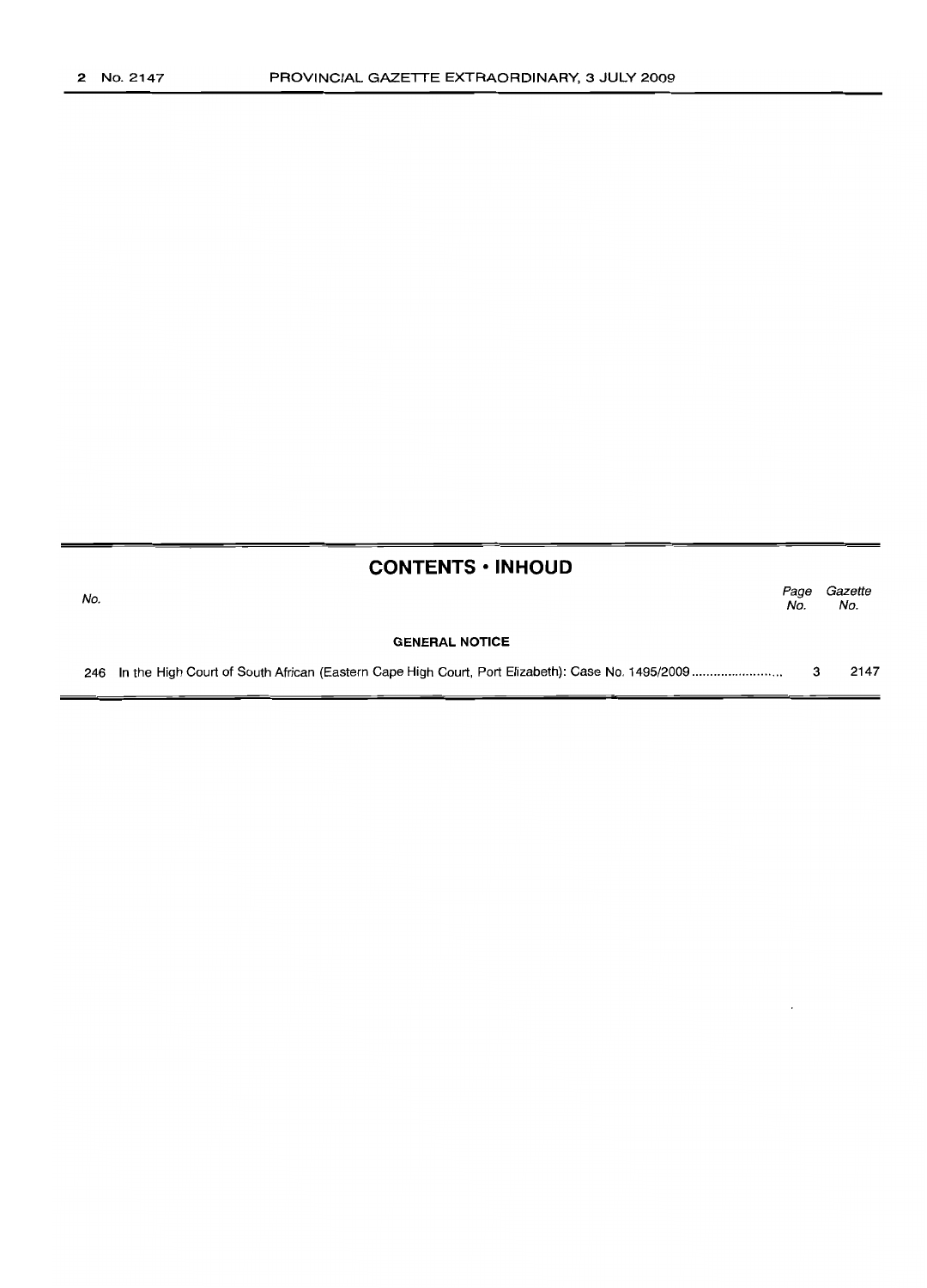### GENERAL NOTICE

No. 246

#### IN THE HIGH COURT OF SOUTH AFRICA (EASTERN CAPE HIGH COURT, PORT ELIZABETH)

PORT ELIZABETH, Wednesday, the  $17<sup>th</sup>$  day of June 2009

BEFORE The Honourable Mr Justice VAN DER BYL (AJ)

Case No. 1495/2009

In the matter between:

NEVILLE PETRUS PRINSLOO (Identity Number: 6310065183086) 1<sup>ST</sup> APPLICANT

CELESTE DESIREE PRINSLOO (Identity Number: 5806120139089)

and

#### THE REGISTRAR OF DEEDS, **CAPE TOWN**

RESPONDENT

2<sup>ND</sup> APPLICANT

Having heard Advocate Huisamen, Counsel for the Applicants, and having read the documents filed of record.

#### IT IS ORDERED:

- 1. That, calling upon all interested parties to show cause to this Honourable Court on 14 July 2009 at 09h30, or as soon thereafter as the matter may be heard:
	- (a) why the restrictions set forth in clauses 4, 5, 6, 7, 8 and 9 of Deed of Transfer No. T40914/2007 relating to Erf 2465 Newton Park, Port Elizabeth, should not be deleted;
	- (b) why the failure of the Applicants to procure the relief sought in this application from this Honourable Court prior to the commencement of their proceedings to rezone the said Erf 2465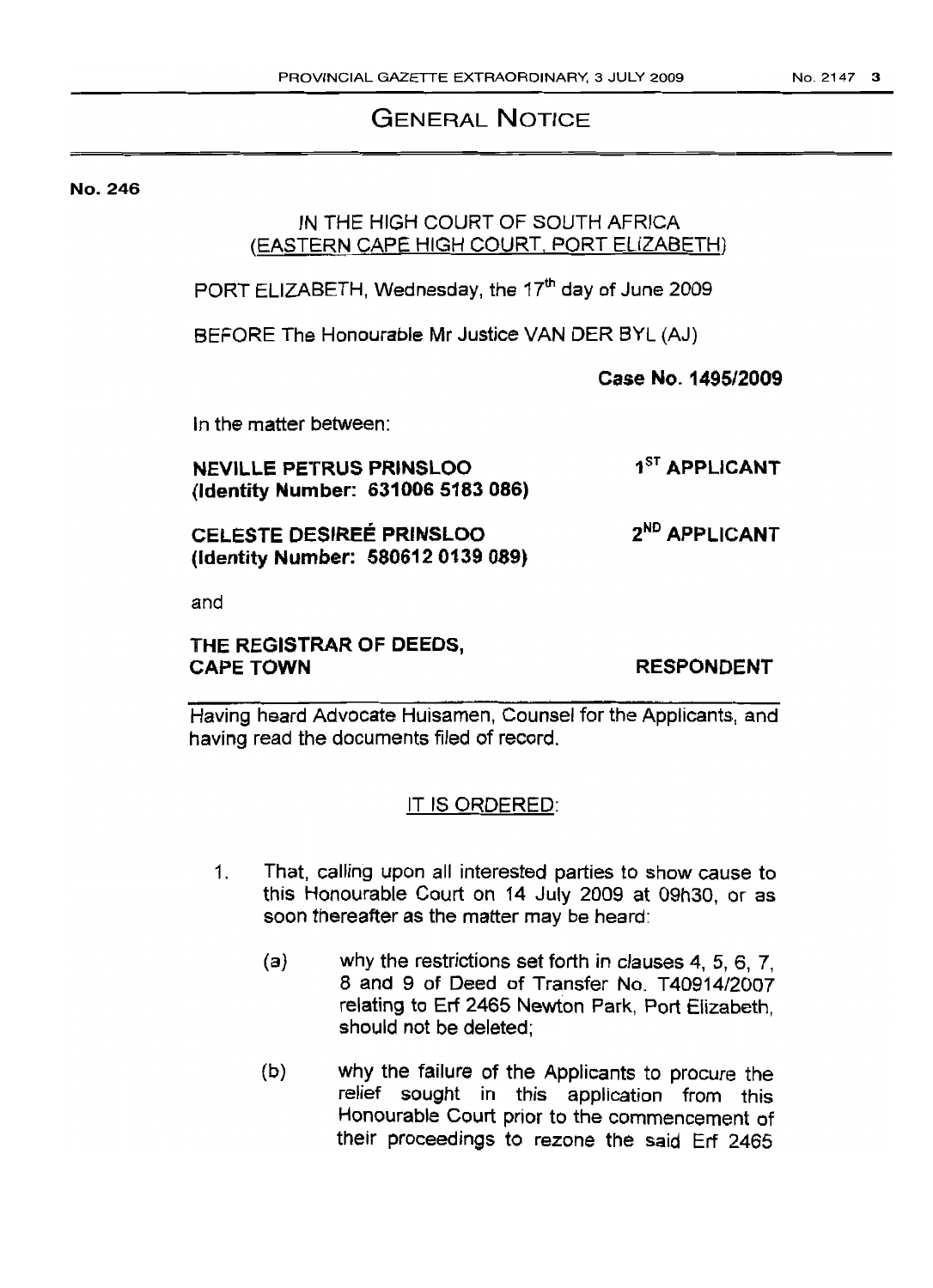Newton Park, Port Elizabeth, should not be condoned.

- 2. That the Applicants are to serve a copy of any rule nisi which the Honourable Court may be disposed to grant with regard to the matter on:
	- (a) the Nelson Mandela Bay Metropolitan Municipality;
	- (b) the Premier of the Eastern Cape Government, c/o the Office of the State Attorney, Western Road, Port Elizabeth, alternatively, the Master of the High Court, Port Elizabeth;
	- (c) the holder of the mortgage bond registered over the property, ABSA Bank Limited;
	- (d) the Registrar of Deeds, Cape Town;
	- (e) the owners of Erven 209, 208 and 2451 Newton Park and Erven 179, 176, 174, 172, 170 185, 183 and 181 Cotswold, Port Elizabeth,

to be served on the aforesaid parties by hand delivery.

- 3. That the Applicants is to publish any rule nisi which this Honourable Court may be disposed to issue:
	- (a) in English and in Afrikaans in the Provincial Gazette of the Eastern Cape Government;
	- (b) in English in "The Herald" newspaper and in Afrikaans in "Die Burger (Oos-Kaap)" newspaper.
- 4. That the Applicants make known, in the advertisements referred to above, that a complete set of the papers relating to this application will be available for inspection by any interested party at the offices of the Applicants' attorneys at Cnr. Churchill & Roosevelt Streets, Glendinningvale, Port Elizabeth.